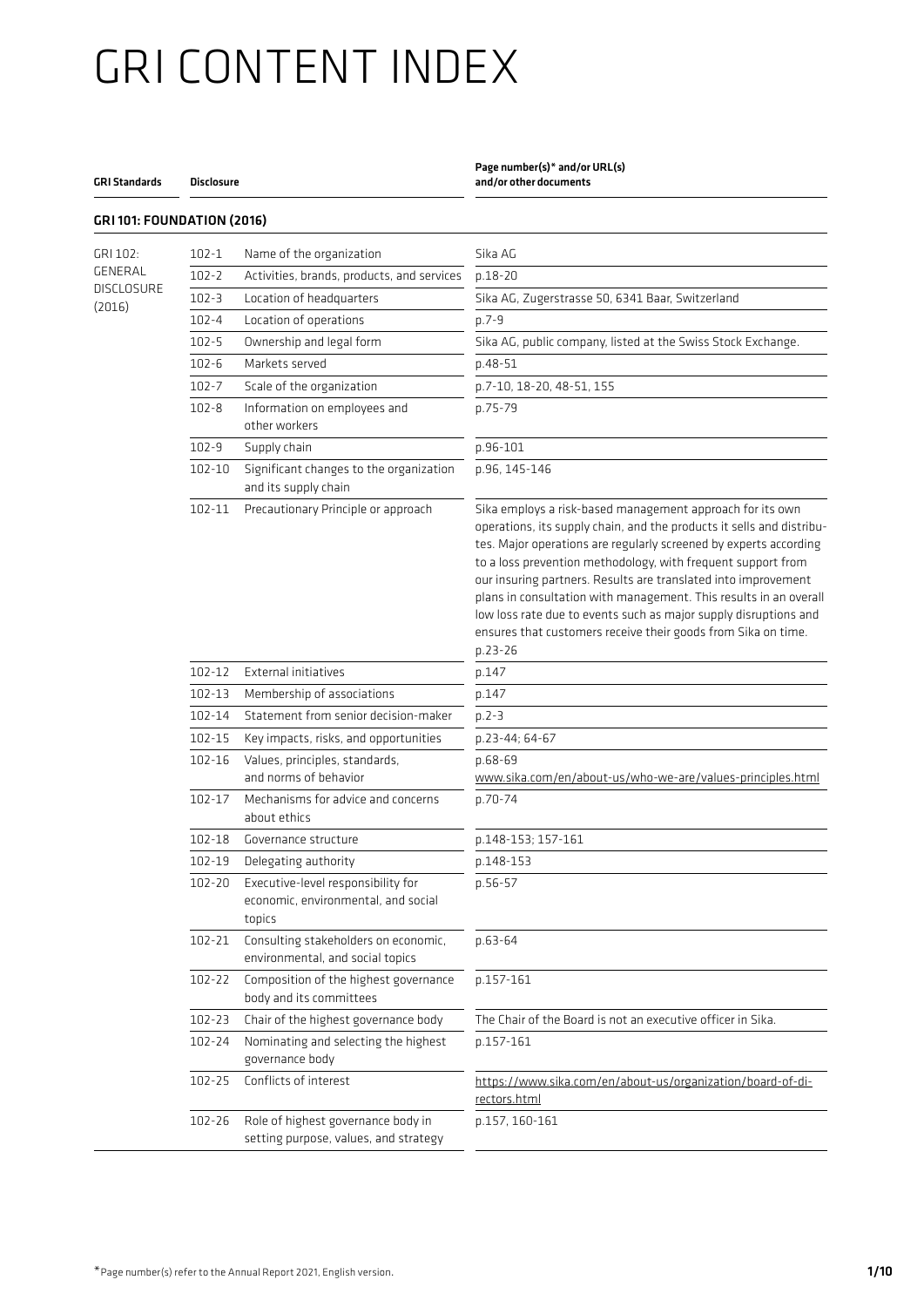#### GRI Standards Disclosure

GRI 102: GENERAL DISCLOSURE (2016)

| <b>Disclosure</b> |                                                                         | and/or other documents                                                                                                                                                               |
|-------------------|-------------------------------------------------------------------------|--------------------------------------------------------------------------------------------------------------------------------------------------------------------------------------|
| 102-27            | Collective knowledge of highest<br>governance body                      | p.151                                                                                                                                                                                |
| 102-28            | Evaluating the highest governance<br>body's performance                 | p.24-25                                                                                                                                                                              |
| 102-29            | Identifying and managing economic,<br>environmental, and social impacts | p.23-44, 64-67                                                                                                                                                                       |
| 102-30            | Effectiveness of risk management<br>processes                           | p.23-31                                                                                                                                                                              |
| 102-31            | Review of economic, environmental,<br>and social topics                 | p.23-44, 64-67                                                                                                                                                                       |
| 102-32            | Highest governance body's role in<br>sustainability reporting           | The Board of Directors and the Chief Innovation and<br>Sustainability Officer review and approve the Sustainability<br>report as an integral part of the Annual Report.              |
| 102-33            | Communicating critical concerns                                         | p.73                                                                                                                                                                                 |
| 102-34            | Nature and total number of critical<br>concerns                         | p.70-71                                                                                                                                                                              |
| 102-35            | Remuneration policies                                                   | p.166-185                                                                                                                                                                            |
| 102-36            | Process for determining remuneration                                    | p.166-185                                                                                                                                                                            |
| 102-37            | Stakeholders' involvement in<br>remuneration                            | p.166-185                                                                                                                                                                            |
| 102-38            | Annual total<br>compensation ratio                                      | p.166-185                                                                                                                                                                            |
| 102-39            | Percentage increase in annual total<br>compensation ratio               | p.166-185                                                                                                                                                                            |
| 102-40            | List of stakeholder groups                                              | p.63-64                                                                                                                                                                              |
| 102-41            | Collective bargaining agreements                                        | p.77                                                                                                                                                                                 |
| 102-42            | Identifying and selecting stakeholders                                  | p.63-64                                                                                                                                                                              |
| 102-43            | Approach to stakeholder engagement                                      | p.63-64                                                                                                                                                                              |
| 102-44            | Key topics and concerns raised                                          | p.63-64                                                                                                                                                                              |
| 102-45            | Entities included in the consolidated<br>financial statements           | p.237-242                                                                                                                                                                            |
| 102-46            | Defining report content and<br>topic Boundaries                         | p.66-67                                                                                                                                                                              |
| 102-47            | List of material topics                                                 | p.66-67                                                                                                                                                                              |
| 102-48            | Restatements of information                                             | p.96                                                                                                                                                                                 |
| 102-49            | Changes in reporting                                                    | There are no changes in the list of material topics and topic<br>boundaries compared to previous reporting periods. Sika includes<br>all subsidiaries in the reporting.<br>p.145-146 |

Page number(s)\* and/or URL(s)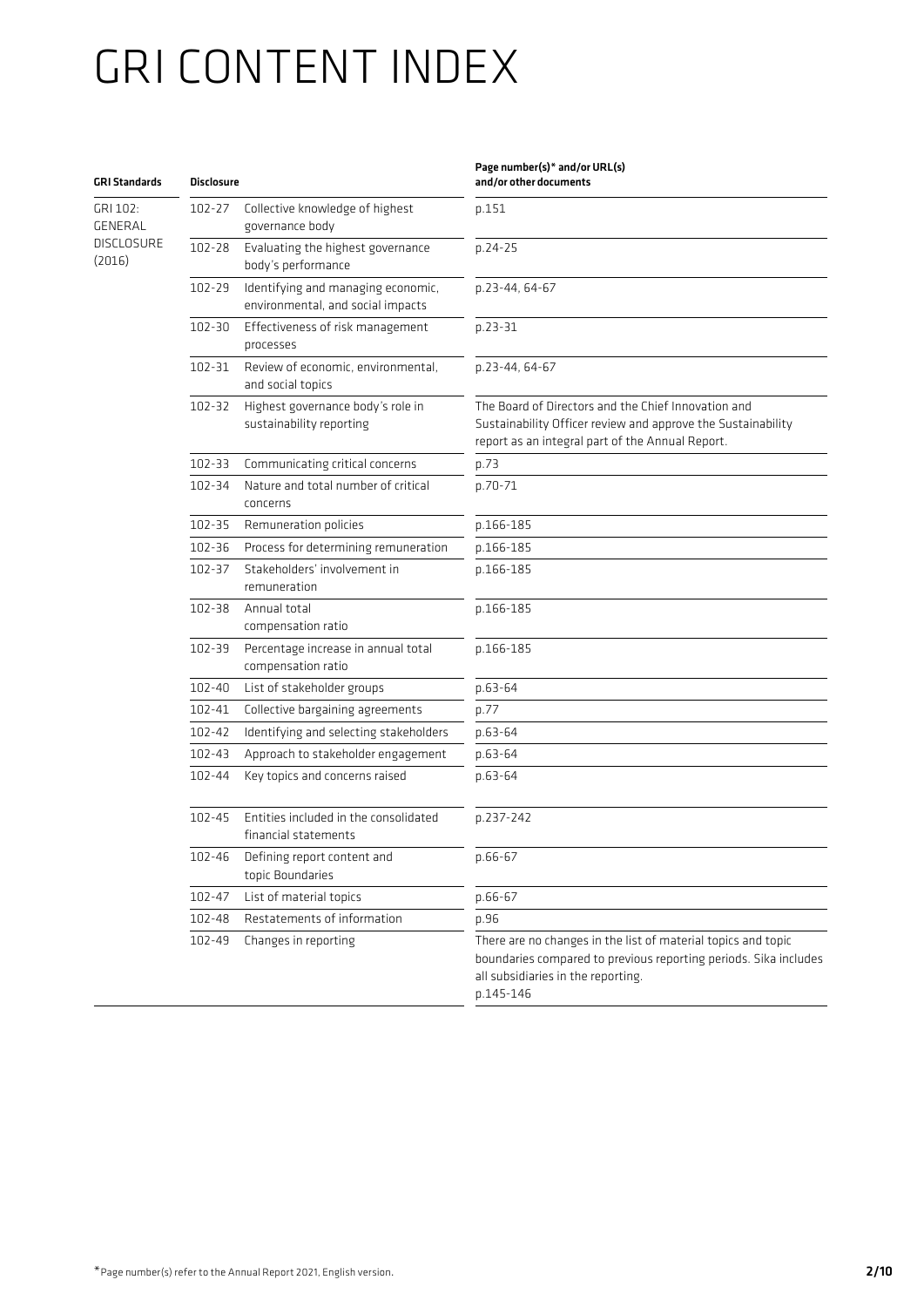| <b>GRI Standards</b>                   | <b>Disclosure</b> |                                                             | Page number(s)* and/or URL(s)<br>and/or other documents                                                                                                                                                                                      |
|----------------------------------------|-------------------|-------------------------------------------------------------|----------------------------------------------------------------------------------------------------------------------------------------------------------------------------------------------------------------------------------------------|
| GRI 102:                               | $102 - 50$        | Reporting period                                            | January 1, 2021 - December 31, 2021                                                                                                                                                                                                          |
| GENERAL<br><b>DISCLOSURE</b><br>(2016) | $102 - 51$        | Date of most recent report                                  | The last reports were the Sika Sustainability Report 2020 and the<br>GRI Report 2020. In 2021, Sika decided to publish one Sustaina-<br>bility Report with reference to the GRI Standards.                                                   |
|                                        | 102-52            | Reporting cycle                                             | Annual reporting cycle                                                                                                                                                                                                                       |
|                                        | $102 - 53$        | Contact point for questions regarding<br>the report         | Patricia Heidtman<br>Chief Innovation and Sustainability Officer<br>E-Mail: sikagroup@ch.sika.com<br>Dominik Slappnig<br>Head of Corporate Communications and Investor Relations<br>E-mail: sikagroup@ch.sika.com<br>Phone: +41 58 436 68 00 |
|                                        | 102-54            | Claims of reporting in accordance<br>with the GRI Standards | This report has been prepared with reference to the<br>GRI Standards.                                                                                                                                                                        |
|                                        | $102 - 55$        | GRI content index                                           | The GRI content index is not embedded in the Annual Report<br>2021, but it is available as a separate document in the download<br>center.                                                                                                    |
|                                        | $102 - 56$        | External assurance                                          | Sika's Sustainability Report 2021 has not been externally<br>assured.                                                                                                                                                                        |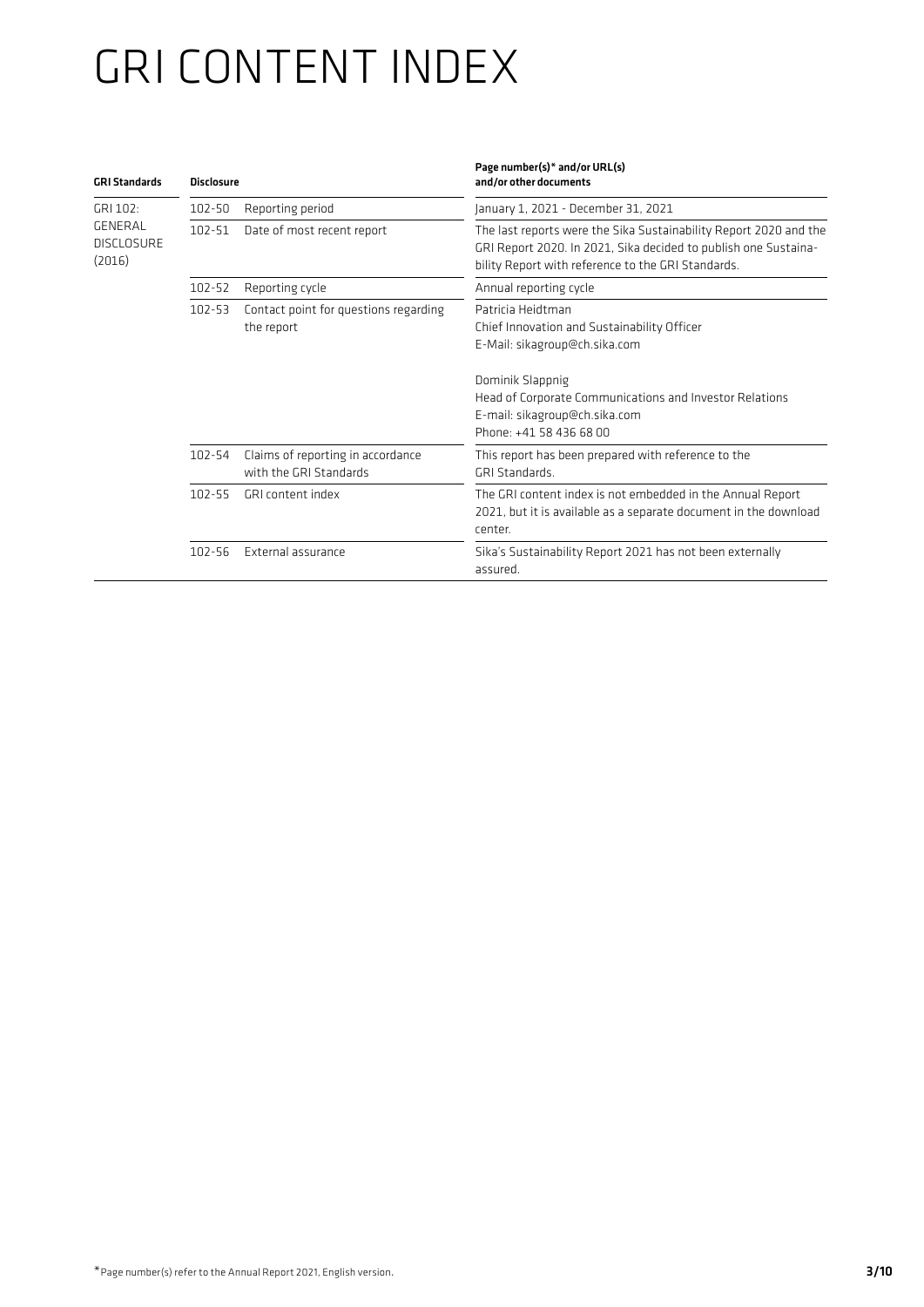### TOPIC-SPECIFIC STANDARDS

### GRI 200: ECONOMIC SERIES (2016)

| GRI Standards                                         | <b>Disclosure</b> |                                                                                       | Page number(s)* and/or URL(s)<br>and/or other documents |
|-------------------------------------------------------|-------------------|---------------------------------------------------------------------------------------|---------------------------------------------------------|
| <b>Topic: Economic performance</b>                    |                   |                                                                                       |                                                         |
| GRI-103:<br>Management                                | $103-1$           | Explanation of the material topic and its<br>Boundary                                 | $p.66 - 67$                                             |
| approach<br>(2016)                                    | $103 - 2$         | The management approach and its<br>components                                         | p.141-142                                               |
|                                                       | $103 - 3$         | Evaluation of the management approach                                                 | p.141-142                                               |
| GRI-201:<br>Economic<br>performance<br>(2016)         | $201 - 1$         | Direct economic value generated and<br>distributed                                    | p.143                                                   |
| <b>Topic: Anticorruption</b>                          |                   |                                                                                       |                                                         |
| GRI-103:<br>Management                                | $103 - 1$         | Explanation of the material topic and its<br>Boundary                                 | p.66-67                                                 |
| approach<br>(2016)                                    | $103 - 2$         | The management approach and its<br>components                                         | p.71-74                                                 |
|                                                       | $103 - 3$         | Evaluation of the management approach                                                 | p.71-74                                                 |
| GRI-205:<br>Anticorruption<br>(2016)                  | $205 - 1$         | Operations assessed for risks related to<br>corruption                                | p.71-72                                                 |
|                                                       | $205 - 2$         | Communication and training about<br>anti-corruption policies<br>and procedures        | p.69-72                                                 |
|                                                       | $205 - 3$         | Confirmed incidents of corruption and<br>actions taken                                | p.71                                                    |
| Topic: Anti-competitive behaviour                     |                   |                                                                                       |                                                         |
| GRI-103:<br>Management                                | $103 - 1$         | Explanation of the material topic and its<br>Boundary                                 | $p.66 - 67$                                             |
| approach<br>(2016)                                    | $103 - 2$         | The management approach and its<br>components                                         | p.71-74                                                 |
|                                                       | $103 - 3$         | Evaluation of the management approach                                                 | p.71-74                                                 |
| GRI-206:<br>Anti-competiti-<br>ve behaviour<br>(2016) | 206-1             | Legal actions for anti-competitive<br>behavior, anti-trust, and monopoly<br>practices | p.70-71                                                 |
| <b>Topic: Tax</b>                                     |                   |                                                                                       |                                                         |
| GRI-207: Tax                                          | $207 - 1$         | Approach to Tax                                                                       | p.143-144                                               |
| (2019)                                                | $207 - 2$         | Tax governance, control, and risk<br>management                                       | p.143-144                                               |
|                                                       | $207 - 4$         | Country-by-country reporting                                                          | p.144                                                   |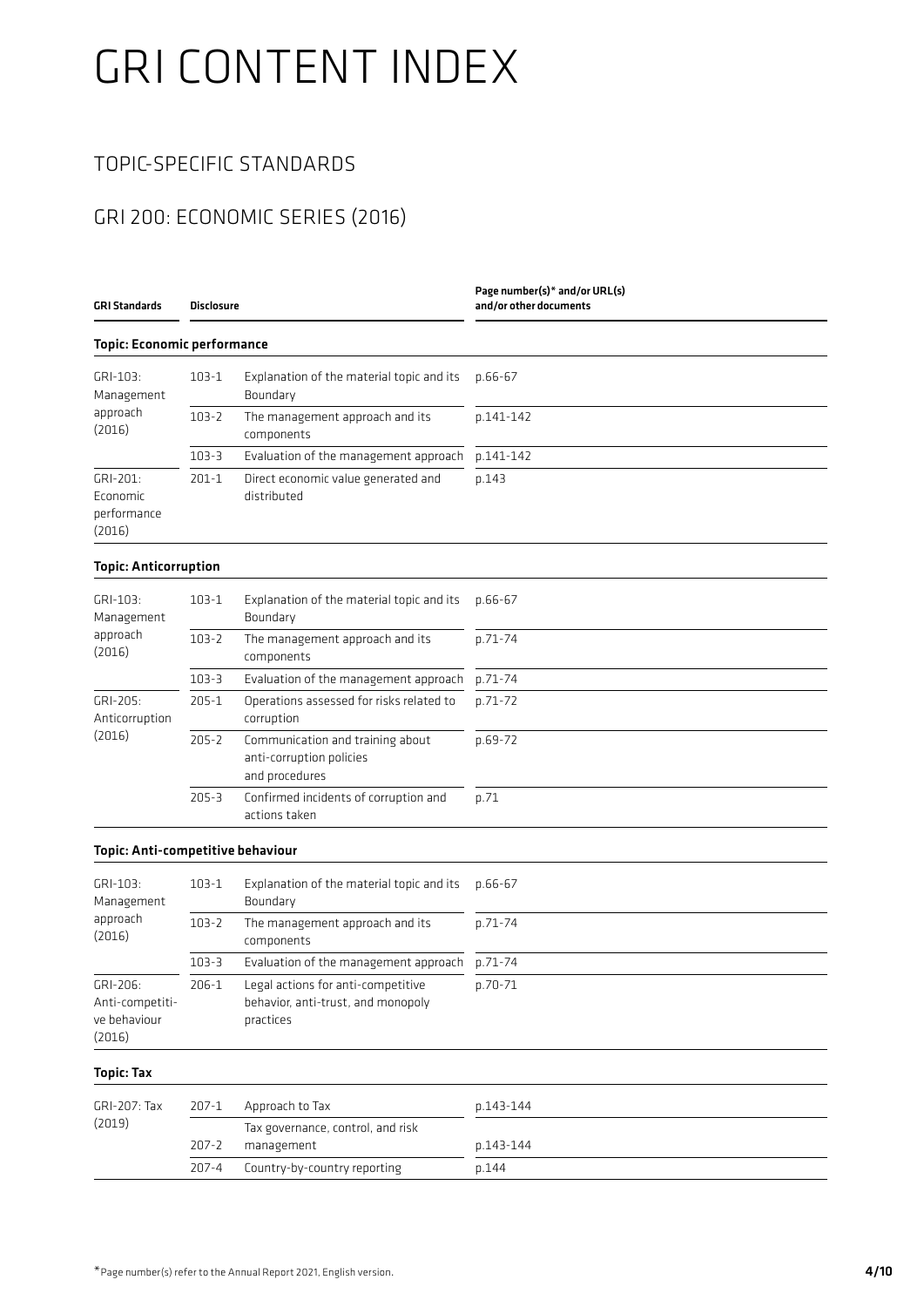### GRI 300: ENVIRONMENTAL SERIES (2016)

| <b>Topic: Materials</b><br>GRI-103:<br>$103-1$<br>Explanation of the material topic and its<br>p.66-67<br>Boundary<br>Management<br>approach<br>$103 - 2$<br>The management approach and its<br>p.107-108<br>(2016)<br>components<br>$103 - 3$<br>Evaluation of the management approach<br>p.107-108<br>GRI-301:<br>$301 - 1$<br>Materials used by weight or volume<br>p.116-117<br>Materials<br>$301 - 2$<br>Recycled input materials used<br>P.117<br>(2016)<br><b>Topic: Energy</b><br>GRI-103:<br>$103-1$<br>Explanation of the material topic and its<br>p.66-67<br>Boundary<br>Management<br>approach<br>$103 - 2$<br>The management approach and its<br>p.107-108<br>(2016)<br>components<br>$103 - 3$<br>Evaluation of the management approach<br>p.107-108<br>GRI-302:<br>$302 - 1$<br>Energy consumption within the<br>p.119-121<br>Energy (2016)<br>organization<br>$302 - 3$<br>p.119<br>Energy intensity<br>Reduction of energy consumption<br>$302 - 4$<br>p.119-121<br><b>Topic: Water</b><br>GRI-103:<br>$103-1$<br>Explanation of the material topic and its<br>p.66-67<br>Management<br>Boundary<br>approach<br>$103 - 2$<br>The management approach and its<br>p.107-108<br>(2016)<br>components<br>$103 - 3$<br>Evaluation of the management approach<br>p.107-108<br>GRI-303: Water<br>$303 - 1$<br>Interactions with water as a shared<br>p.108-113<br>and Effluents<br>resource<br>(2018)<br>$303 - 2$<br>Management of water discharge-related<br>p.111-112<br>impacts<br>$303 - 3$<br>Water withdrawal<br>p.108-110<br>303-4<br>Water discharge<br>p.111<br>$303 - 5$<br>Water consumption<br>p.108-110 | <b>GRI Standards</b> | <b>Disclosure</b> | Page number(s)* and/or URL(s)<br>and/or other documents |  |
|----------------------------------------------------------------------------------------------------------------------------------------------------------------------------------------------------------------------------------------------------------------------------------------------------------------------------------------------------------------------------------------------------------------------------------------------------------------------------------------------------------------------------------------------------------------------------------------------------------------------------------------------------------------------------------------------------------------------------------------------------------------------------------------------------------------------------------------------------------------------------------------------------------------------------------------------------------------------------------------------------------------------------------------------------------------------------------------------------------------------------------------------------------------------------------------------------------------------------------------------------------------------------------------------------------------------------------------------------------------------------------------------------------------------------------------------------------------------------------------------------------------------------------------------------------------------------------------------------------------------------------|----------------------|-------------------|---------------------------------------------------------|--|
|                                                                                                                                                                                                                                                                                                                                                                                                                                                                                                                                                                                                                                                                                                                                                                                                                                                                                                                                                                                                                                                                                                                                                                                                                                                                                                                                                                                                                                                                                                                                                                                                                                  |                      |                   |                                                         |  |
|                                                                                                                                                                                                                                                                                                                                                                                                                                                                                                                                                                                                                                                                                                                                                                                                                                                                                                                                                                                                                                                                                                                                                                                                                                                                                                                                                                                                                                                                                                                                                                                                                                  |                      |                   |                                                         |  |
|                                                                                                                                                                                                                                                                                                                                                                                                                                                                                                                                                                                                                                                                                                                                                                                                                                                                                                                                                                                                                                                                                                                                                                                                                                                                                                                                                                                                                                                                                                                                                                                                                                  |                      |                   |                                                         |  |
|                                                                                                                                                                                                                                                                                                                                                                                                                                                                                                                                                                                                                                                                                                                                                                                                                                                                                                                                                                                                                                                                                                                                                                                                                                                                                                                                                                                                                                                                                                                                                                                                                                  |                      |                   |                                                         |  |
|                                                                                                                                                                                                                                                                                                                                                                                                                                                                                                                                                                                                                                                                                                                                                                                                                                                                                                                                                                                                                                                                                                                                                                                                                                                                                                                                                                                                                                                                                                                                                                                                                                  |                      |                   |                                                         |  |
|                                                                                                                                                                                                                                                                                                                                                                                                                                                                                                                                                                                                                                                                                                                                                                                                                                                                                                                                                                                                                                                                                                                                                                                                                                                                                                                                                                                                                                                                                                                                                                                                                                  |                      |                   |                                                         |  |
|                                                                                                                                                                                                                                                                                                                                                                                                                                                                                                                                                                                                                                                                                                                                                                                                                                                                                                                                                                                                                                                                                                                                                                                                                                                                                                                                                                                                                                                                                                                                                                                                                                  |                      |                   |                                                         |  |
|                                                                                                                                                                                                                                                                                                                                                                                                                                                                                                                                                                                                                                                                                                                                                                                                                                                                                                                                                                                                                                                                                                                                                                                                                                                                                                                                                                                                                                                                                                                                                                                                                                  |                      |                   |                                                         |  |
|                                                                                                                                                                                                                                                                                                                                                                                                                                                                                                                                                                                                                                                                                                                                                                                                                                                                                                                                                                                                                                                                                                                                                                                                                                                                                                                                                                                                                                                                                                                                                                                                                                  |                      |                   |                                                         |  |
|                                                                                                                                                                                                                                                                                                                                                                                                                                                                                                                                                                                                                                                                                                                                                                                                                                                                                                                                                                                                                                                                                                                                                                                                                                                                                                                                                                                                                                                                                                                                                                                                                                  |                      |                   |                                                         |  |
|                                                                                                                                                                                                                                                                                                                                                                                                                                                                                                                                                                                                                                                                                                                                                                                                                                                                                                                                                                                                                                                                                                                                                                                                                                                                                                                                                                                                                                                                                                                                                                                                                                  |                      |                   |                                                         |  |
|                                                                                                                                                                                                                                                                                                                                                                                                                                                                                                                                                                                                                                                                                                                                                                                                                                                                                                                                                                                                                                                                                                                                                                                                                                                                                                                                                                                                                                                                                                                                                                                                                                  |                      |                   |                                                         |  |
|                                                                                                                                                                                                                                                                                                                                                                                                                                                                                                                                                                                                                                                                                                                                                                                                                                                                                                                                                                                                                                                                                                                                                                                                                                                                                                                                                                                                                                                                                                                                                                                                                                  |                      |                   |                                                         |  |
|                                                                                                                                                                                                                                                                                                                                                                                                                                                                                                                                                                                                                                                                                                                                                                                                                                                                                                                                                                                                                                                                                                                                                                                                                                                                                                                                                                                                                                                                                                                                                                                                                                  |                      |                   |                                                         |  |
|                                                                                                                                                                                                                                                                                                                                                                                                                                                                                                                                                                                                                                                                                                                                                                                                                                                                                                                                                                                                                                                                                                                                                                                                                                                                                                                                                                                                                                                                                                                                                                                                                                  |                      |                   |                                                         |  |
|                                                                                                                                                                                                                                                                                                                                                                                                                                                                                                                                                                                                                                                                                                                                                                                                                                                                                                                                                                                                                                                                                                                                                                                                                                                                                                                                                                                                                                                                                                                                                                                                                                  |                      |                   |                                                         |  |
|                                                                                                                                                                                                                                                                                                                                                                                                                                                                                                                                                                                                                                                                                                                                                                                                                                                                                                                                                                                                                                                                                                                                                                                                                                                                                                                                                                                                                                                                                                                                                                                                                                  |                      |                   |                                                         |  |
|                                                                                                                                                                                                                                                                                                                                                                                                                                                                                                                                                                                                                                                                                                                                                                                                                                                                                                                                                                                                                                                                                                                                                                                                                                                                                                                                                                                                                                                                                                                                                                                                                                  |                      |                   |                                                         |  |
|                                                                                                                                                                                                                                                                                                                                                                                                                                                                                                                                                                                                                                                                                                                                                                                                                                                                                                                                                                                                                                                                                                                                                                                                                                                                                                                                                                                                                                                                                                                                                                                                                                  |                      |                   |                                                         |  |
|                                                                                                                                                                                                                                                                                                                                                                                                                                                                                                                                                                                                                                                                                                                                                                                                                                                                                                                                                                                                                                                                                                                                                                                                                                                                                                                                                                                                                                                                                                                                                                                                                                  |                      |                   |                                                         |  |
|                                                                                                                                                                                                                                                                                                                                                                                                                                                                                                                                                                                                                                                                                                                                                                                                                                                                                                                                                                                                                                                                                                                                                                                                                                                                                                                                                                                                                                                                                                                                                                                                                                  |                      |                   |                                                         |  |
|                                                                                                                                                                                                                                                                                                                                                                                                                                                                                                                                                                                                                                                                                                                                                                                                                                                                                                                                                                                                                                                                                                                                                                                                                                                                                                                                                                                                                                                                                                                                                                                                                                  |                      |                   |                                                         |  |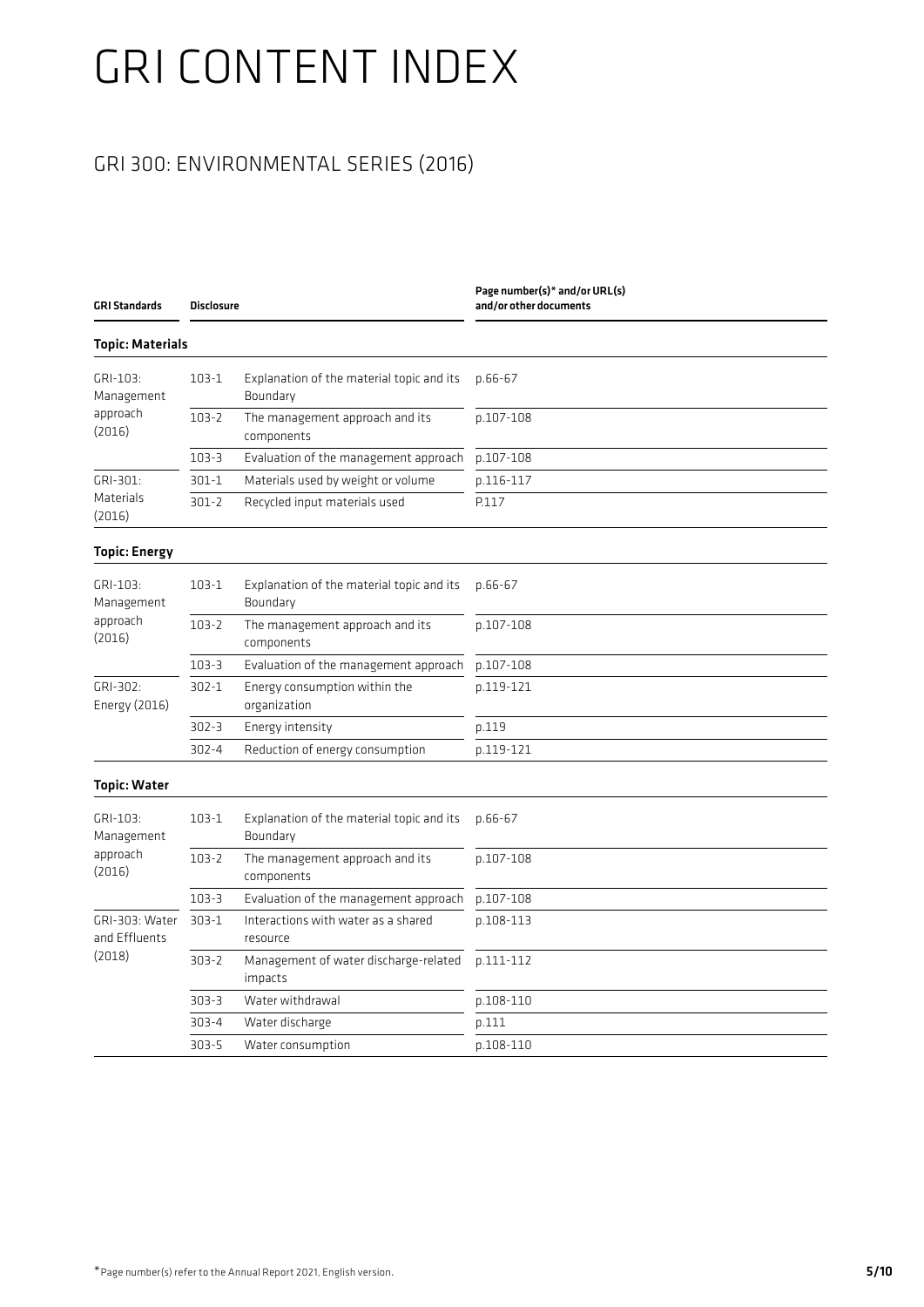| GRI Standards | Disclosure |
|---------------|------------|

#### .<br>Topic Emissio

### Page number(s)\* and/or URL(s)

and/or other documents

| $GRI-103:$<br>Management          | $103 - 1$     | Explanation of the material topic and its<br>Boundary                              | p.66-67                                                                      |
|-----------------------------------|---------------|------------------------------------------------------------------------------------|------------------------------------------------------------------------------|
| approach<br>(2016)                | $103 - 2$     | The management approach and its<br>components                                      | p.107-108                                                                    |
|                                   | $103 - 3$     | Evaluation of the management approach                                              | p.107-108                                                                    |
|                                   | Clause<br>1.2 | Reporting requirements                                                             | Offsets have never been used by Sika to meet targets,<br>year 2021 included. |
| GRI-305:                          | $305 - 1$     | Direct (Scope 1) GHG emissions                                                     | p.122-123                                                                    |
| Emissions                         | $305 - 2$     | Energy indirect (Scope 2) GHG emissions                                            | p.122-123                                                                    |
| (2016)                            | $305 - 3$     | Other indirect (Scope 3) GHG emissions                                             | p.124                                                                        |
|                                   | $305 - 4$     | <b>GHG Emissions Intensity</b>                                                     | p.122                                                                        |
|                                   | $305 - 5$     | Reduction of GHG emissions                                                         | p.59, 121-122                                                                |
|                                   | $305 - 7$     | Nitrogen oxides (NOx), sulfur oxides<br>(SOx), and other significant air emissions | p.125                                                                        |
| <b>Topic: Effluents and waste</b> |               |                                                                                    |                                                                              |
| $GRI-103:$<br>Management          | $103 - 1$     | Explanation of the material topic and its<br>Boundary                              | p.66-67                                                                      |
| approach<br>(2016)                | $103 - 2$     | The management approach and its<br>components                                      | p.107-108                                                                    |
|                                   | $103 - 3$     | Evaluation of the management approach                                              | p.107-108                                                                    |
| GRI-306:<br>Effluents and         | $306 - 1$     | Water discharge by quality and destina-<br>tion                                    | p. 108, 110-113                                                              |
| waste (2016)                      | $306 - 2$     | Waste by type and disposal method                                                  | p.114                                                                        |
|                                   | $306 - 3$     | Significant spills                                                                 | p.126                                                                        |

#### GRI-103: Management approach (2016) 103-1 Explanation of the material topic and its Boundary p.66-67 103-2 The management approach and its components p.107-108, 125-126 103-3 Evaluation of the management approach p.107-108, 125-126 GRI-307: Environmental compliance (2016) 307-1 Non-compliance with environmental laws and regulations p.126

#### Topic: Supplier Environmental Assessment

| GRI-103:<br>Management<br>approach<br>(2016)                  | $103-1$   | Explanation of the material topic and its<br>Boundary            | p.66-67  |  |
|---------------------------------------------------------------|-----------|------------------------------------------------------------------|----------|--|
|                                                               | $103 - 2$ | The management approach and its<br>components                    | p.97     |  |
|                                                               | $103 - 3$ | Evaluation of the management approach p.97                       |          |  |
| GRI-308:<br>Supplier<br>environmental<br>assessment<br>(2016) | $308 - 1$ | New suppliers that were screened using<br>environmental criteria | p.99-100 |  |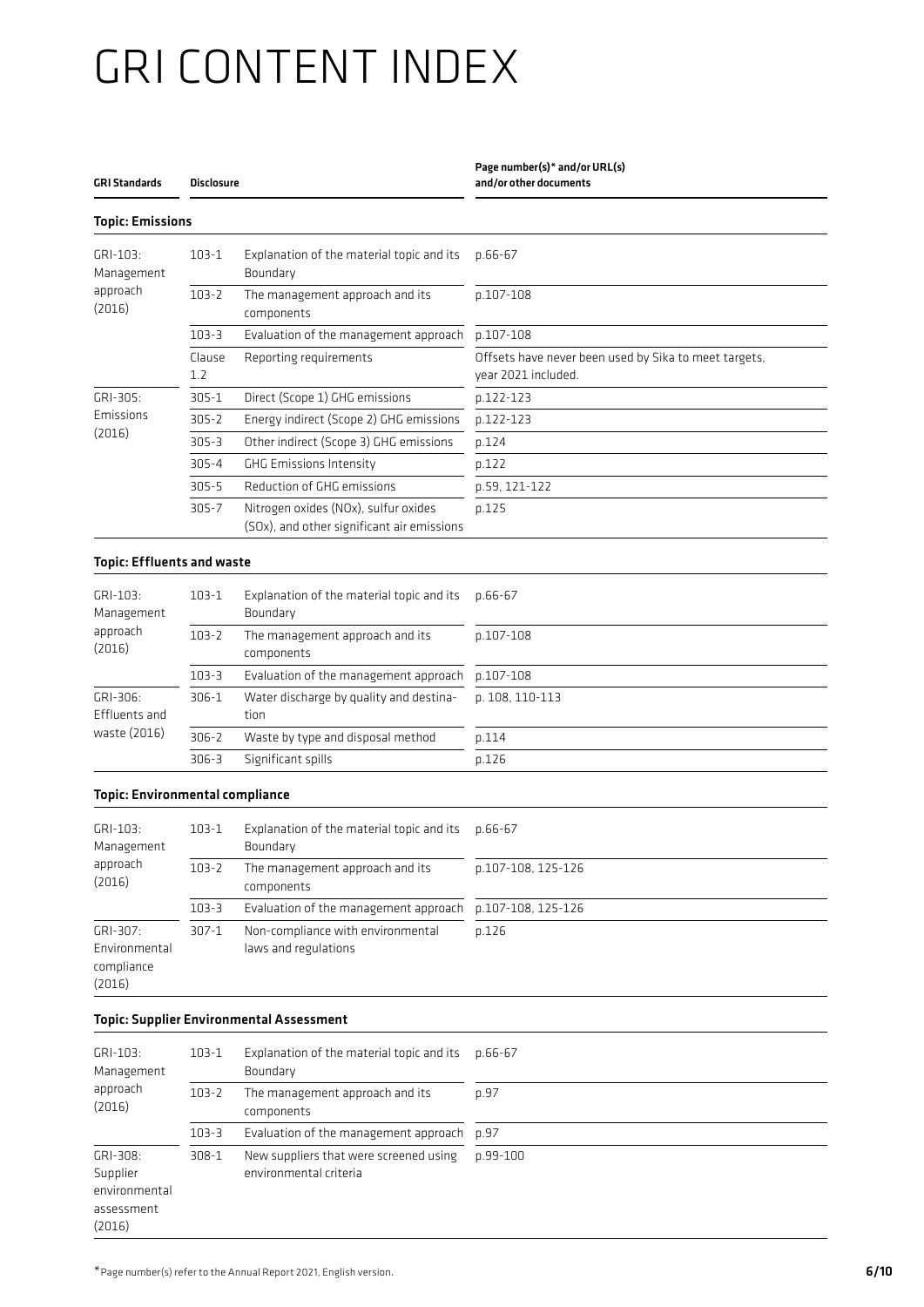### GRI 400: SOCIAL SERIES (2016)

| <b>GRI Standards</b>     | <b>Disclosure</b> |                                                                                                          | Page number(s)* and/or URL(s)<br>and/or other documents |  |
|--------------------------|-------------------|----------------------------------------------------------------------------------------------------------|---------------------------------------------------------|--|
| <b>Topic: Employment</b> |                   |                                                                                                          |                                                         |  |
|                          |                   |                                                                                                          |                                                         |  |
| GRI-103:<br>Management   | $103 - 1$         | Explanation of the material topic and its<br>Boundary                                                    | p.75                                                    |  |
| approach<br>(2016)       | $103 - 2$         | The management approach and its<br>components                                                            | p.75                                                    |  |
|                          | $103 - 3$         | Evaluation of the management approach                                                                    | p.75                                                    |  |
| GRI-401:<br>Employment   | $401 - 1$         | New employee hires and employee<br>turnover                                                              | p.78                                                    |  |
| (2016)                   | $401 - 2$         | Benefits provided to full-time employees<br>that are not provided to temporary or<br>part-time employees | p.79                                                    |  |
|                          | $401 - 3$         | Parental leave                                                                                           | p.79                                                    |  |
| GRI-103:                 | $103 - 1$         | Explanation of the material topic and its<br>Boundary                                                    | p.66-67                                                 |  |
| Management<br>approach   |                   |                                                                                                          |                                                         |  |
| (2018)                   | $103 - 2$         | The management approach and its<br>components                                                            | p.86-89                                                 |  |
|                          | $103 - 3$         | Evaluation of the management approach                                                                    | p.86-89                                                 |  |
|                          | $403 - 1$         | Occupational health and safety manage-<br>ment system                                                    | p.89                                                    |  |
|                          | $403 - 2$         | Hazard identification, risk assessment,<br>and incident investigation                                    | p.90                                                    |  |
|                          | $403 - 3$         | Occupational health services                                                                             | p.90                                                    |  |
|                          | $403 - 4$         | Worker participation, consultation, and<br>communication on occupational health<br>and safety            | p.88-90                                                 |  |
|                          | $403 - 5$         | Worker training on occupational health<br>and safety                                                     | p.90                                                    |  |
|                          | $403 - 7$         | Prevention and mitigation of occupatio-<br>nal health and safety impacts                                 | p.87-89, 92-93                                          |  |
| GRI-403:<br>Occupational | $403 - 8$         | Workers covered by an occupational<br>health and safety management system                                | p.89                                                    |  |
| health and               | $403 - 9$         | Work-related injuries                                                                                    | p.91                                                    |  |
| safety (2018)            | 403-10            | Work-related ill health                                                                                  | p.91                                                    |  |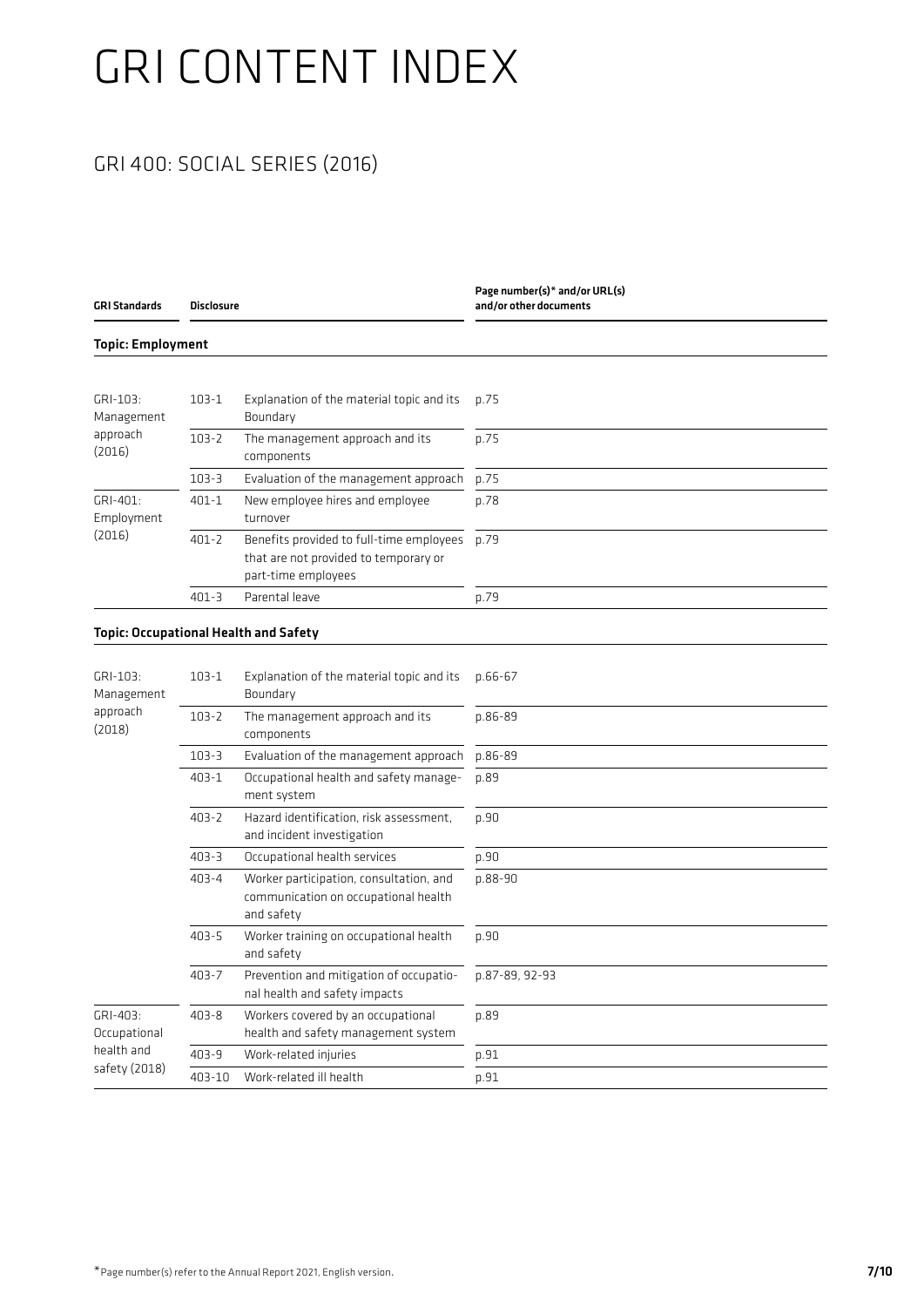#### GRI Standards Disclosure Page number(s)\* and/or URL(s) and/or other documents Topic: Training and education GRI-103: Management approach (2016) 103-1 Explanation of the material topic and its Boundary p.66-67 103-2 The management approach and its components p.83 103-3 Evaluation of the management approach p.83 GRI-404: Training and education (2016) 404-1 Average hours of training per year per employee p.85 404-2 Programs for upgrading employee skills and transition assistance programs p.83-85 404-3 Percentage of employees receiving regular performance and career development reviews p.86 Topic: Diversity and equal opportunity GRI-103: Management approach (2016) 103-1 Explanation of the material topic and its Boundary p.80 103-2 The management approach and its components p.80 103-3 Evaluation of the management approach p.80 GRI-405: Diversity and equal opportunity (2016) 405-1 Diversity of governance bodies and employees p.80-82 Topic: Human rights assessment GRI-103: Management approach (2016) 103-1 Explanation of the material topic and its Boundary p.66-67 103-2 The management approach and its components p.94-95 103-3 Evaluation of the management approach p.94-95 GRI-412: Human rights assessment (2016) 412-1 Operations that have been subject to human rights reviews or impact assessments p.95 412-2 Employee training on human rights policies or procedures p.94-95 Topic: Local communities GRI-103: Management approach (2016) 103-1 Explanation of the material topic and its Boundary p.66-67 103-2 The management approach and its components p.104-106 103-3 Evaluation of the management approach p.104-106 GRI-413: local 413-1 Operations with local community p.106

engagement, impact assessments, and

development programs

communities (2016)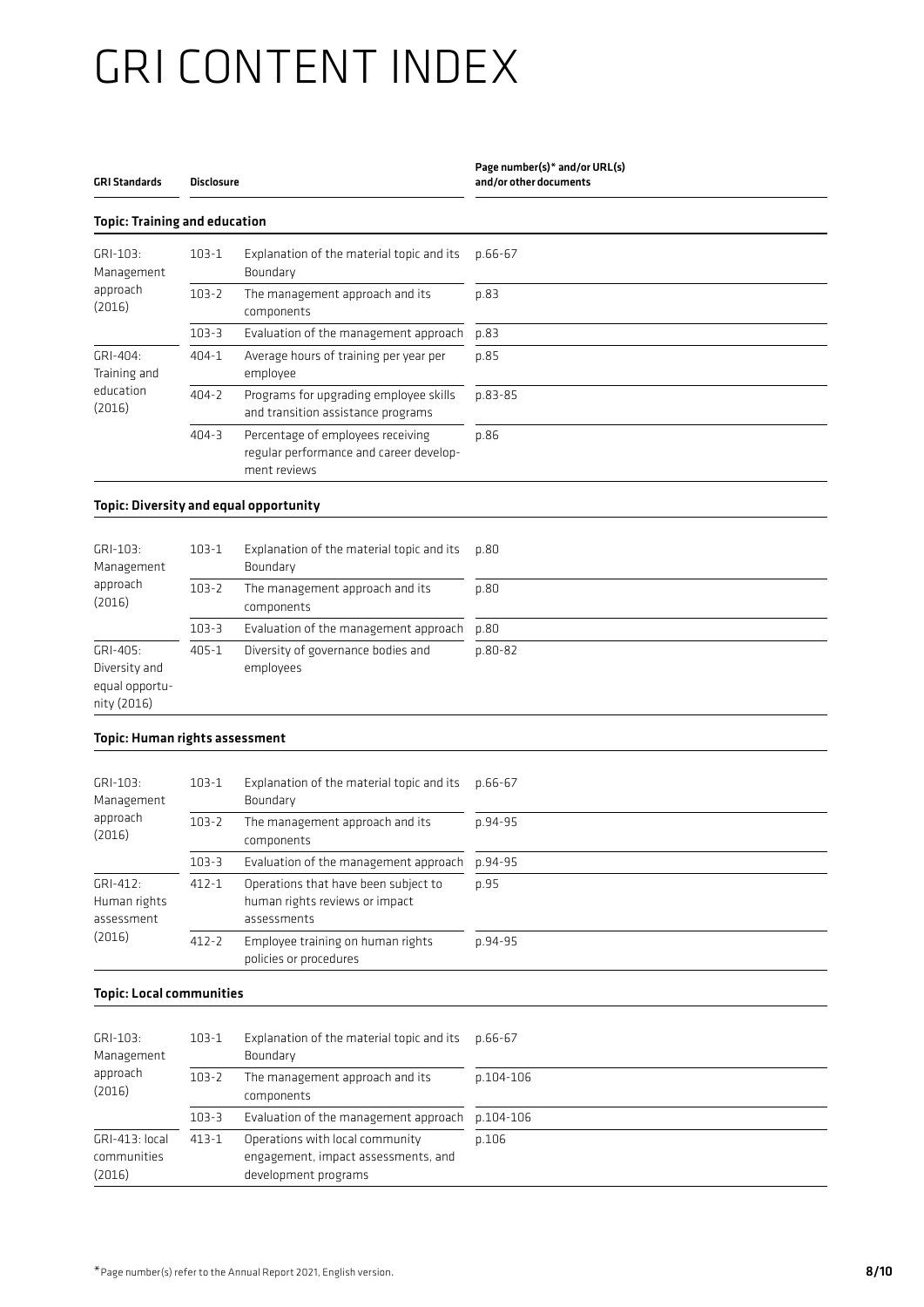#### GRI Standards Disclosure Page number(s)\* and/or URL(s) and/or other documents Topic: Supplier social assessment GRI-103: Management approach (2016) 103-1 Explanation of the material topic and its Boundary p.66-67 103-2 The management approach and its components p.97 103-3 Evaluation of the management approach p.97 GRI-414: Supplier social assessment (2016) 414-1 New suppliers that were screened using social criteria p.99-100 Topic: Customer health and safety

| GRI-103:<br>Management                              | $103 - 1$ | Explanation of the material topic and its<br>Boundary                                 | p.66-67 |
|-----------------------------------------------------|-----------|---------------------------------------------------------------------------------------|---------|
| approach<br>(2016)                                  | $103 - 2$ | The management approach and its<br>components                                         | p.92    |
|                                                     | $103 - 3$ | Evaluation of the management approach                                                 | p.92    |
| GRI-416:<br>Customer<br>health and<br>safety (2016) | $416 - 1$ | Assessment of the health and safety<br>impacts of product and service catego-<br>ries | p.93    |

#### Topic: Marketing and labelling

| GRI-103:<br>Management                        | $103 - 1$ | Explanation of the material topic and its<br>Boundary                                      | $p.66 - 67$ |
|-----------------------------------------------|-----------|--------------------------------------------------------------------------------------------|-------------|
| approach<br>(2016)                            | $103 - 2$ | The management approach and its<br>components                                              | p.140       |
|                                               | $103 - 3$ | Evaluation of the management approach                                                      | p.140       |
| GRI-417:<br>Marketing and<br>labelling (2016) | $417 - 1$ | Requirements for product and service<br>information and labeling                           | p.140       |
|                                               | $417 - 2$ | Incidents of non-compliance concerning<br>product and service information and<br>labelling | p.140       |
|                                               |           | <b>Topic: Sustainable Solutions and Innovation</b>                                         |             |
| GRI-103:<br>Management                        | $103 - 1$ | Explanation of the material topic and its<br>Boundary                                      | $p.66 - 67$ |
| approach<br>(2016)                            | $103 - 2$ | The management approach and its<br><b>COMPODENTS</b>                                       | p.129       |

components

103-3 Evaluation of the management approach p.129